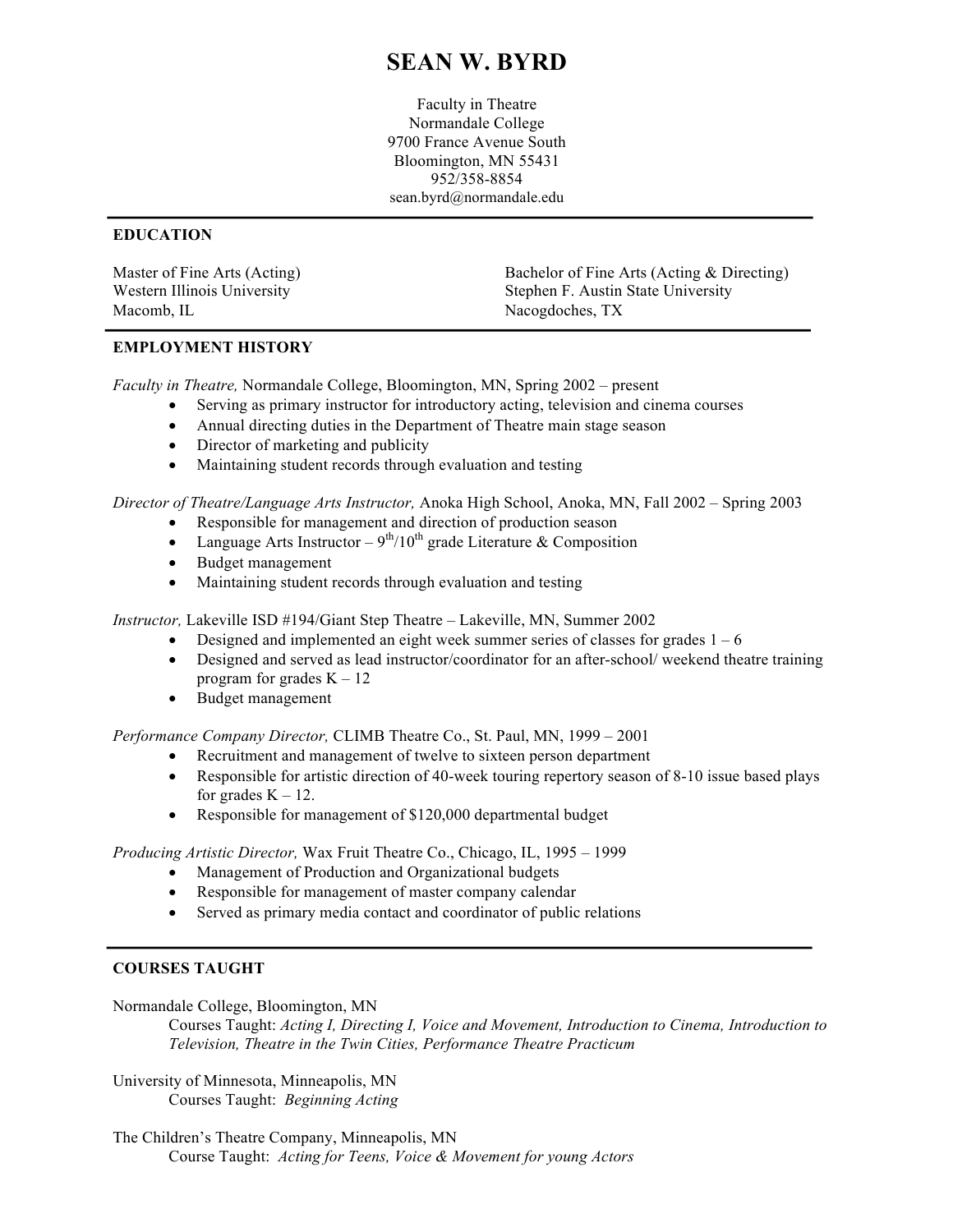#### **COURSES TAUGHT (continued)**

Anoka High School, Anoka, MN Course Taught: *Beginning Acting, Advanced Acting, Theatre Workshop, Freshman Composition, Sophomore Composition*

Western Illinois University, Macomb, IL Courses Taught: *Introduction to Theatre, Acting I* 

*Also qualified and prepared to teach the following:* Advanced Acting courses, Advanced Directing courses, Script Analysis, Creative Dramatics and Theatre History

#### **REPRESENTATIVE ACTING EXPERIENCE**

| Middletown (Feb. 2018)<br>The 39 Steps<br>Almost, Maine | John Dodge<br>Richard Hannay<br>Lendall, Randy, East | Daleko Arts Theatre<br><b>Yellow Tree Theatre</b> |
|---------------------------------------------------------|------------------------------------------------------|---------------------------------------------------|
|                                                         | Phil, Dave                                           | Daleko Arts Theatre                               |
| <i>Sylvia</i> (remount)                                 | Greg                                                 | <b>Yellow Tree Theatre</b>                        |
| Compleat Female Stage Beauty                            | Thomas Betterton                                     | <b>Walking Shadow Theatre</b>                     |
| Twelve Angry Men                                        | Juror $#5$                                           | <b>Bloomington Civic Theatre</b>                  |
| <b>Expecting Isabel</b>                                 | Nick                                                 | <b>Yellow Tree Theatre</b>                        |
| Sylvia                                                  | Greg                                                 | <b>Yellow Tree Theatre</b>                        |
| London after Midnight                                   | Sir Robert Peel                                      | Hardcover Theatre                                 |
| Victoria in Red                                         | <b>Jeffers</b>                                       | Sandbox Theatre Company                           |
| Inherit the Wind                                        | E.K. Hornbeck                                        | <b>Fifty Foot Penguin Theatre</b>                 |
| Twelfth Night                                           | Antonio                                              | Pig's Eye Theatre                                 |
| The Enchanted                                           | The Supervisor                                       | 15 Head Theatre                                   |
| Romeo & Juliet                                          | Tybalt                                               | Minnesota Shakespeare Project                     |
| The Cripple of Inishmaan                                | Billy $(u/s)$                                        | Northlight Theatre (Chicago)                      |
| Whiskey Sour for the Soul                               | Karl Phillips                                        | Wax Fruit Theatre Company (Chicago)               |
| Oueen Edward                                            | Edward                                               | Wax Fruit Theatre Company                         |

\* - Ivey Award for Production Excellence

#### **REPRESENTATIVE DIRECTING EXPERIENCE**

*Our Town* (May 2018) Duluth Playhouse *Forever Plaid: Plaid Tidings* (Nov. 2017) Lyric Arts Company of Anoka *Sam's Son* (World Premiere) (Oct. 2017) Bucket Brigade Theatre Company *String* Yellow Tree Theatre *Stones in His Pockets* **DalekoArts** Theatre *Violet* Yellow Tree Theatre *Dr. Seward's Dracula* Normandale College *Dead Man's Cell Phone* Normandale College *All Shook Up* Normandale College *Red* Normandale College *Stay Tuned* (World Premiere)<sup>#</sup> Yellow Tree Theatre *Known But to God* (World Premiere)<sup>+</sup> Normandale College *Working*<br>*Picasso at the Lapin Agile Agile Mormandale College Normandale College Picasso at the Lapin Agile fittle of show]* Yellow Tree Theatre *Doubt* (as Guest Artist) Southwest Minnesota State University *Mr. A's Amazing Maze Plays* Lyric Arts Company of Anoka *Urinetown* Normandale College *Burned* (World Premiere) Table Salt Productions *Romeo and Juliet* Normandale College **The Diviners** Normandale College

*All My Sons* Artistry – Bloomington Theatre and Arts Center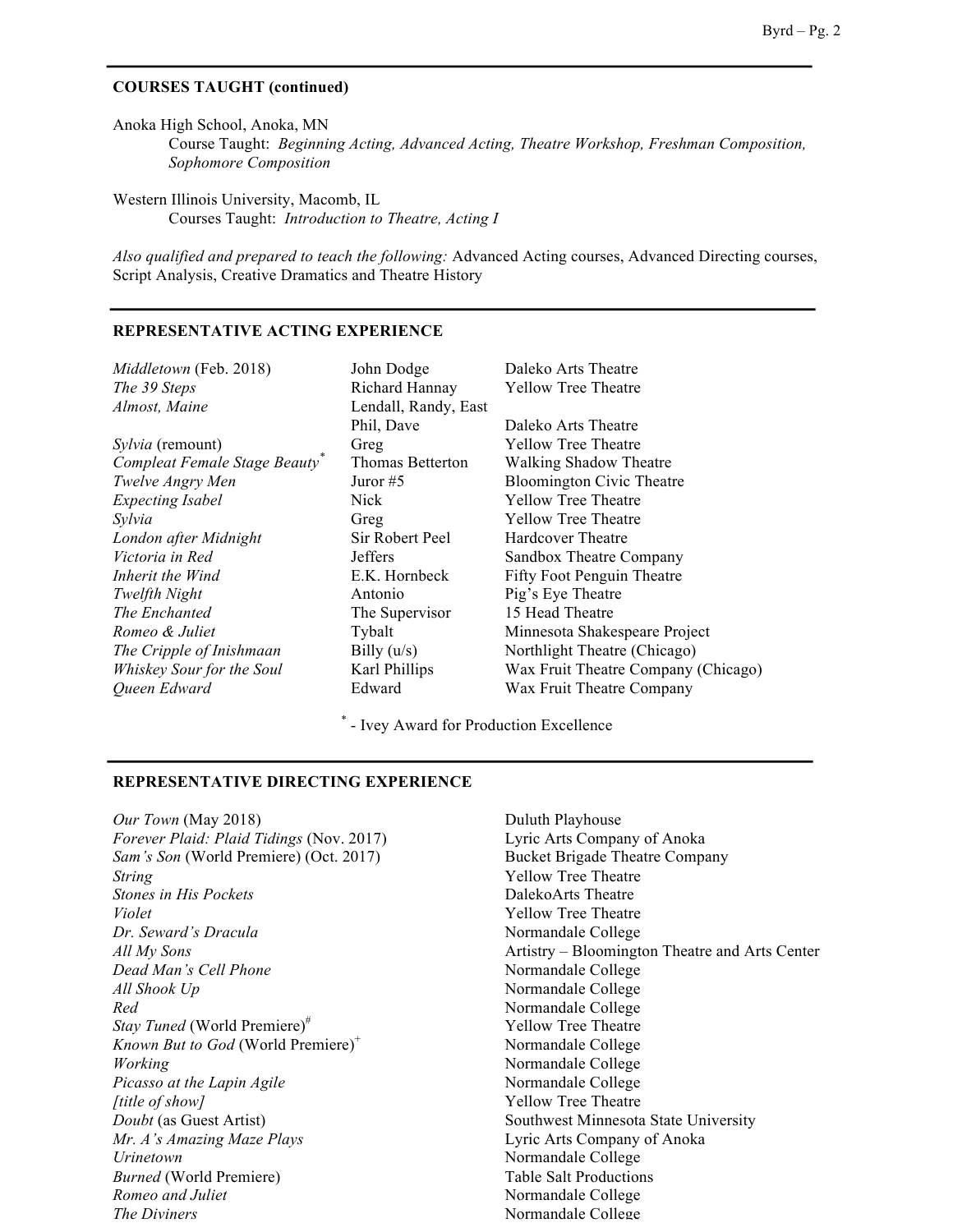### **REPRESENTATIVE DIRECTING EXPERIENCE (continued)**

- *Man of La Mancha*<sup>\*\*</sup> Normandale College *Much Ado About Nothing* Normandale College *The Lion in Winter* Normandale College **Crimes of the Heart** Normandale College *Les Miserables* Anoka High School *Dancing at Lughnasa* (as Guest Artist) Stephen F. Austin State University *An Experiment with an Air Pump* Normandale College *Once Upon a Mattress* Normandale College *I Hate Hamlet* Normandale College *The Snow Queen* **Texas Shakespeare Festival** *Playhouse Creatures*<sup>\*</sup> Wax Fruit Theatre Company *The Illusion\** Wax Fruit Theatre Company
- 

\* - recommended by Chicago critics, and recognized in "best of..." year-in-review \*\* - Meritorious Achievement for Directing – Region V, Kennedy Center American College Theatre Festival - Invited Festival Production – Festival 45 – Region V, Kennedy Center American College Theater Festival  $*$  - Ivey Award recognition

#### **SERVICE TO NORMANDALE COLLEGE**

| $2013 - 2015$ | Chair, Web Strategy Committee                                                 |
|---------------|-------------------------------------------------------------------------------|
| $2008 - 2010$ | Co-chair, Facilities Committee (a sub-committee of Shared Governance Council) |
| $2006 - 2008$ | Treasurer, Minnesota State College Faculty Chapter Executive Committee        |
| $2005 - 2006$ | Member, Minnesota State College Faculty Chapter Executive Committee           |
| $2006 - 2008$ | Member, Shared Governance Council                                             |
| $2006 - 2007$ | Faculty Representative, Presidential Search Committee                         |
| 2005          | Member, Awards for Excellence Committee                                       |
| $2005 - 2012$ | Faculty Representative, Web Content Advisory Committee                        |
| $2005 - 2006$ | Member, Legislative Committee                                                 |
| $2004 - 2005$ | Member, Honors Task Force                                                     |
| $2004 - 2005$ | Member, Student Outcomes and Assessment Committee                             |
| $2004 - 2005$ | Member, Search Committee for Technical Theatre Faculty                        |
|               |                                                                               |

## **SERVICE TO THE NORMANDALE THEATRE DEPARTMENT**

| $2015 - 2017$ | $2009 - 2010 \&$ Department Chair                                                       |
|---------------|-----------------------------------------------------------------------------------------|
|               | 2004 – Present Publications and Marketing Coordinator                                   |
|               | Responsibilities include development and implementation of departmental website, season |
|               | brochures, production posters, production programs, coordinating theatre lobby displays |
|               | 2005 – Present Faculty Mentor, AFA Performance Degree Candidates                        |

#### **SERVICE TO THE PROFESSION**

Region V, Kennedy Center American College Theater Festival

| $2015 -$ Present | Vice-Chair, National Playwriting Programs              |
|------------------|--------------------------------------------------------|
| $2014 -$ Present | Festival Coordinator, Festivals 47 & 48                |
| 2014             | Associate Coordinator, Directing Initiatives           |
| $2013 -$ Present | Regional Selection Team                                |
| $2006 - 2012$    | Coordinator, Professional Auditions and Interviews     |
| $2005 - 2007$    | Preliminary Round Judge, Irene Ryan Acting Competition |
| 2004 – Present   | Production Respondent                                  |
|                  |                                                        |

2002 – 2006 Board Member, Theatre Space Project, St. Paul, MN *Final year served as board Chair. Mission of the organization is to revitalize and rehabilitate space in the Twin Cities to create viable, affordable performance space for emerging artists.*